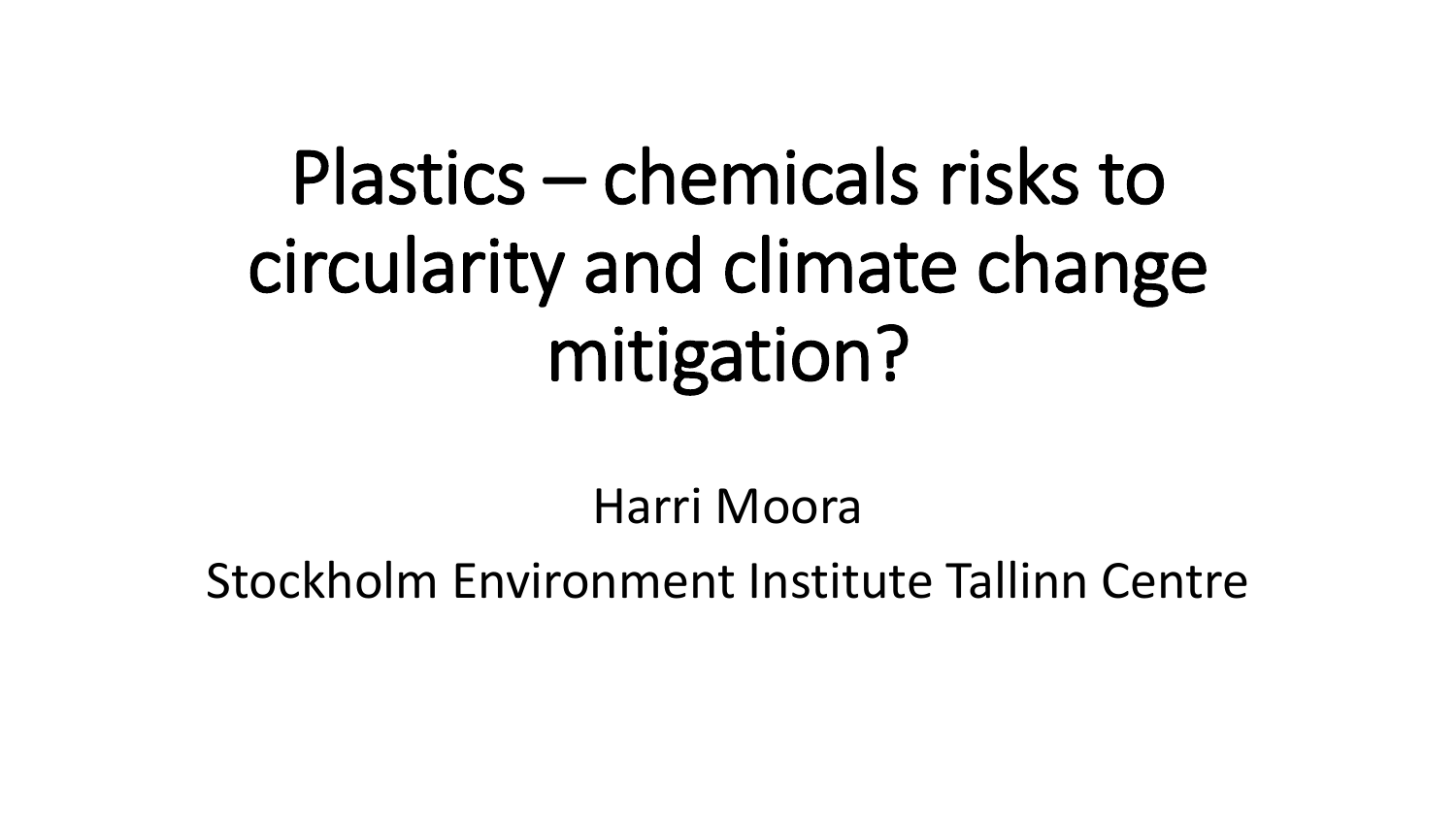# Plastic as a valuable material

- Plastic as a material helps to tackle a number of the challenges in our society
- Light, durable, low cost
- Half of all plastics ever manufactured have been made in the last 15 years
- Plastic consumption is expected to triple by 2050
- Globally, about 40% of plastics are used as packaging



Statista 2021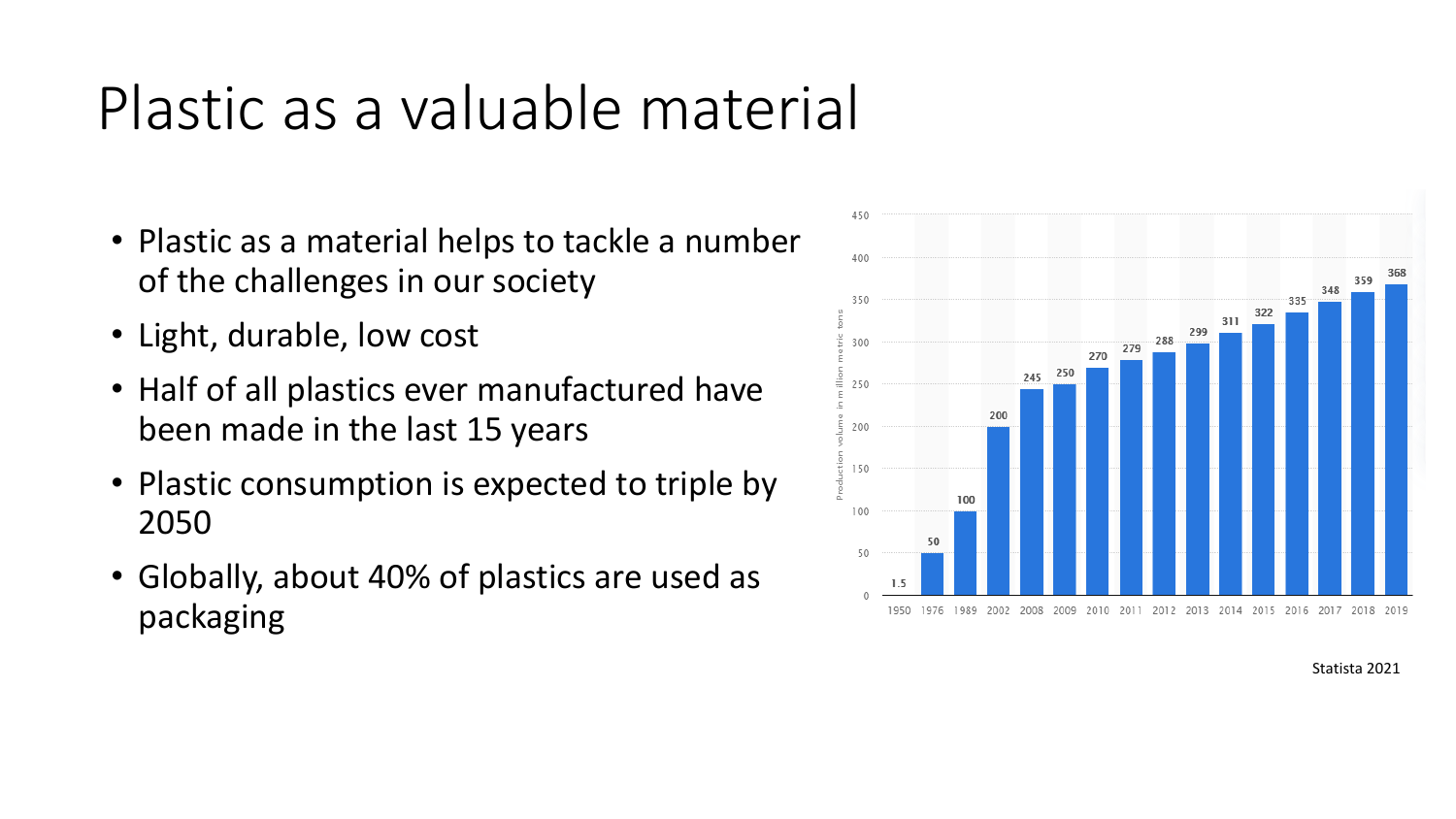# Plastic as a problem

- Plastic has become a significant environmental problem
	- 4-8% of annual global oil consumption is associated with plastics
	- More than 90% of used plastic products is landfilled, leaked into the environment, or incinerated
	- 8 million tons of plastic end up in our oceans every year
- Plastic as a health problem
	- Use of plastic products leads to ingestion and/or inhalation of large amounts of both microplastic particles and hundreds of hazardous substances with known or suspected carcinogenic, developmental, or endocrine-disrupting impacts.



#### **There is an urgent need to shift to a new sustainable plastics economy**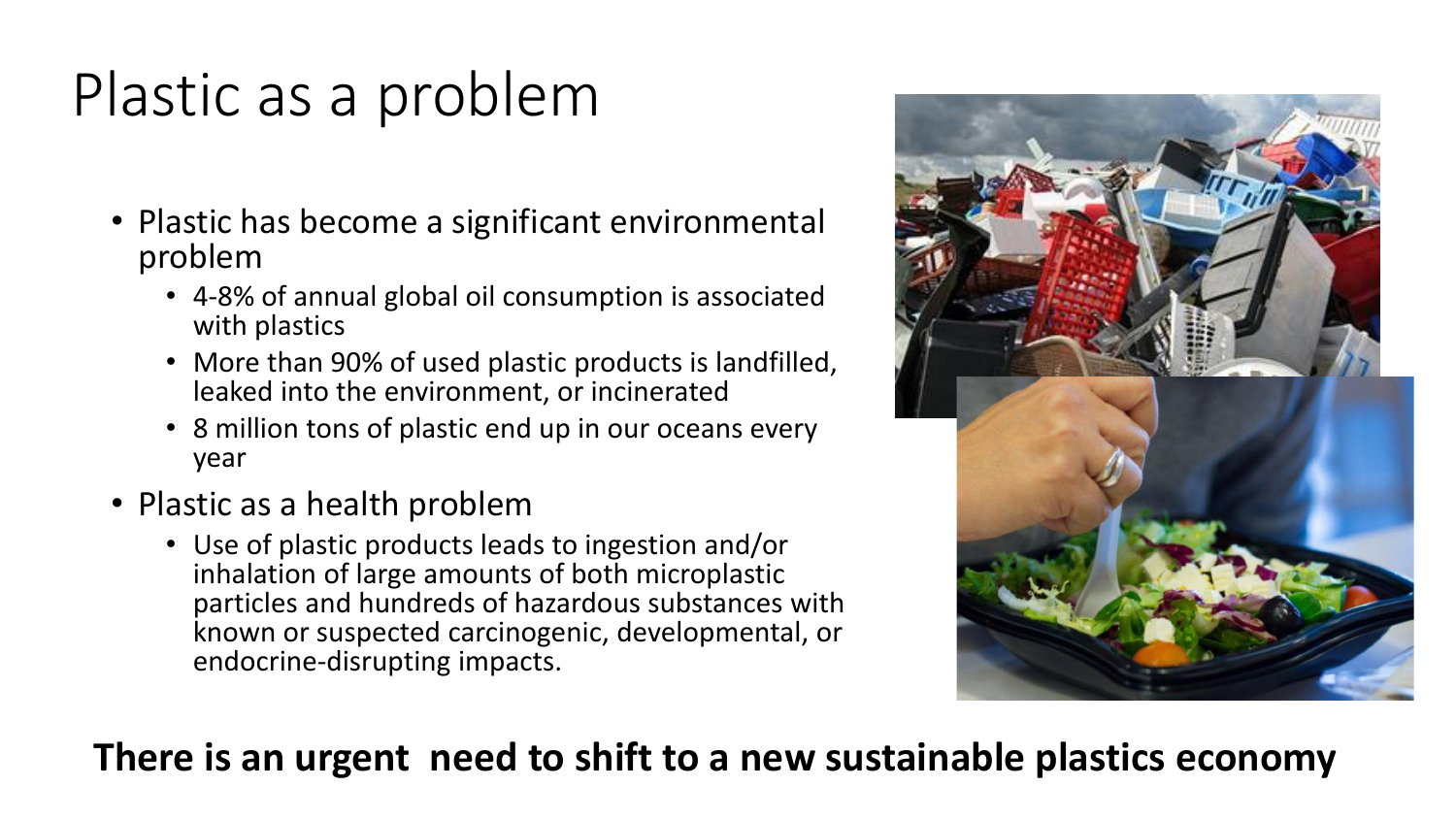Plastics in the context of chemicals risks, circularity and climate change

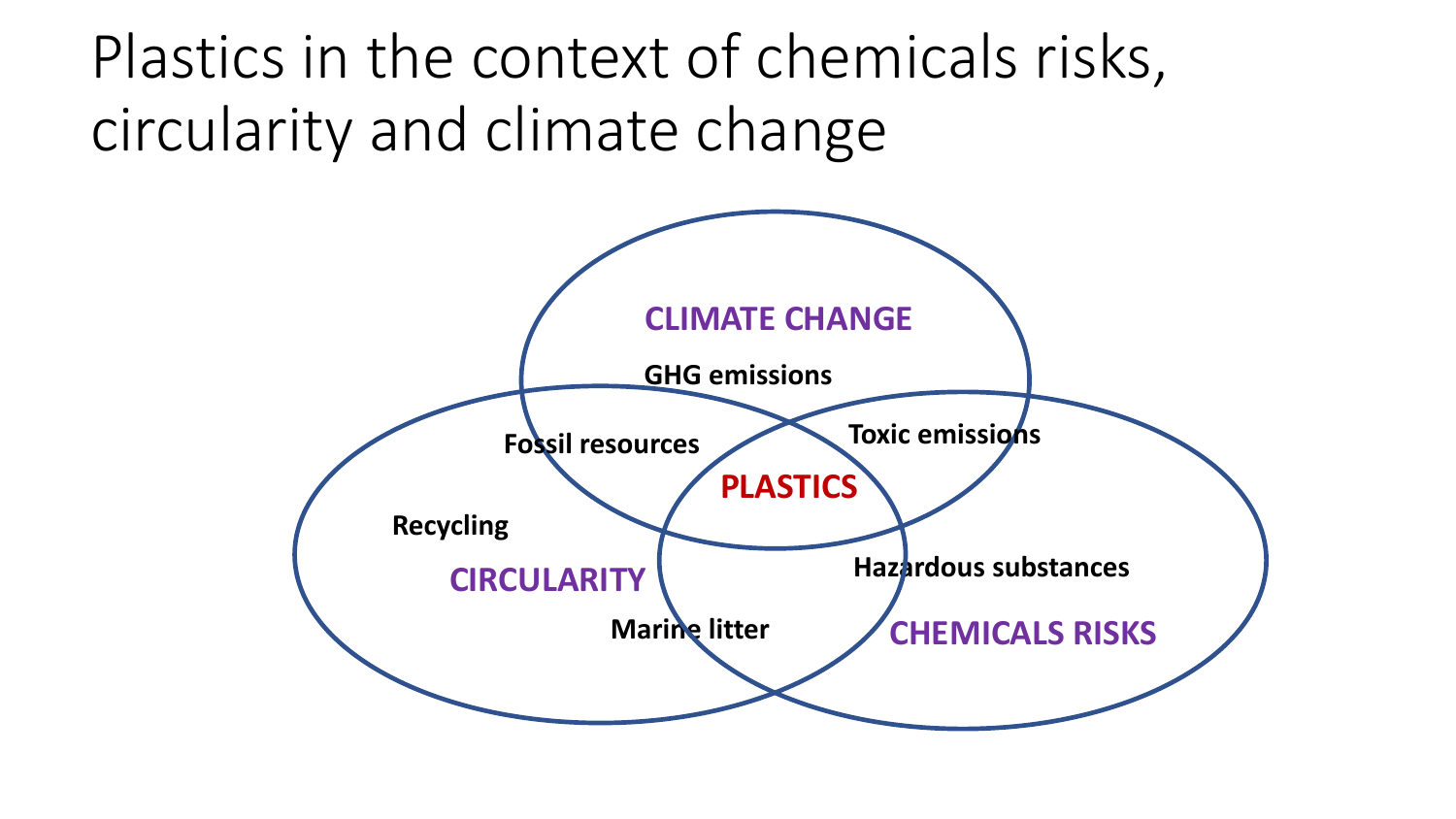## A Lifecycle Approach to Plastic Pollution



**Complex and intersecting environmental and human health impacts occur at every stage of the plastic lifecycle**



**WASTE INDUSTRY**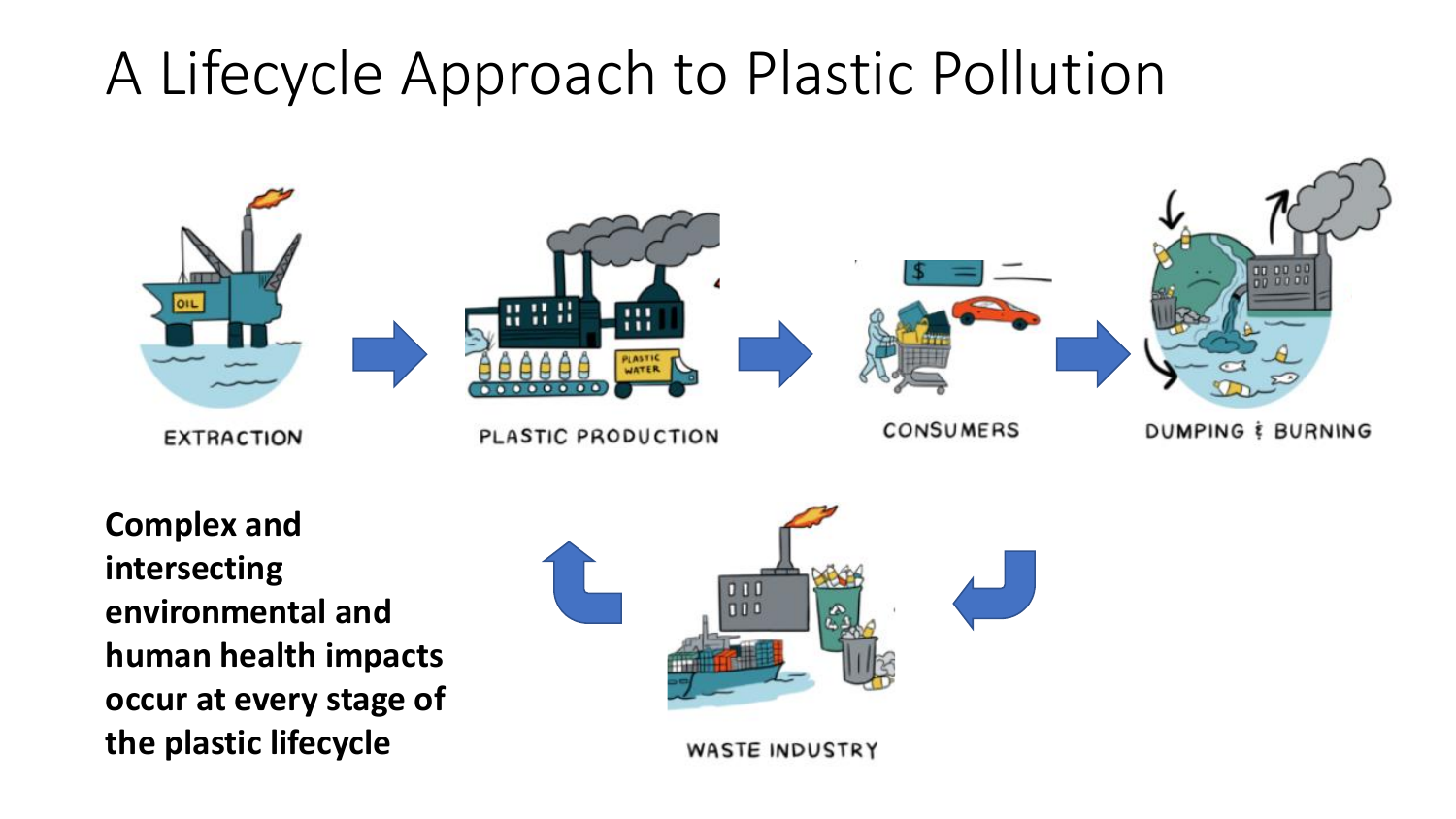### How to make better decisions?



Making informed decisions that address plastic risks demands a systematic and full lifecycle approach to understand the full scope of its impacts on environment and human health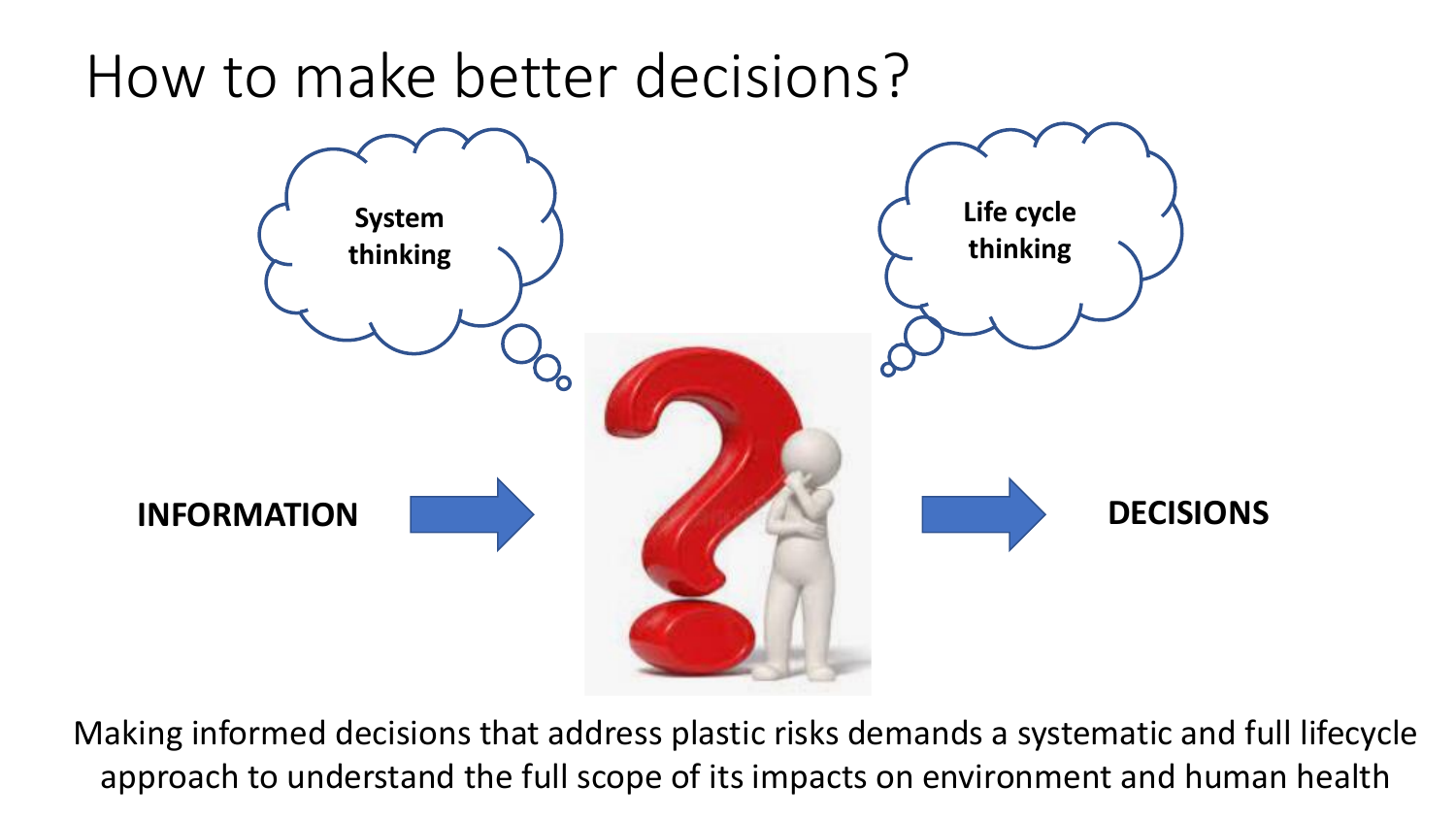# Examples: PVC popular building material or health danger?

- PVC is the most commonly used thermoplastic
- Commonly used for:
	- Window frames and doors
	- Cable Insulation
	- Clothes
	- Toys
- Several health and environmental risks, especially when its entire life cycle is considered

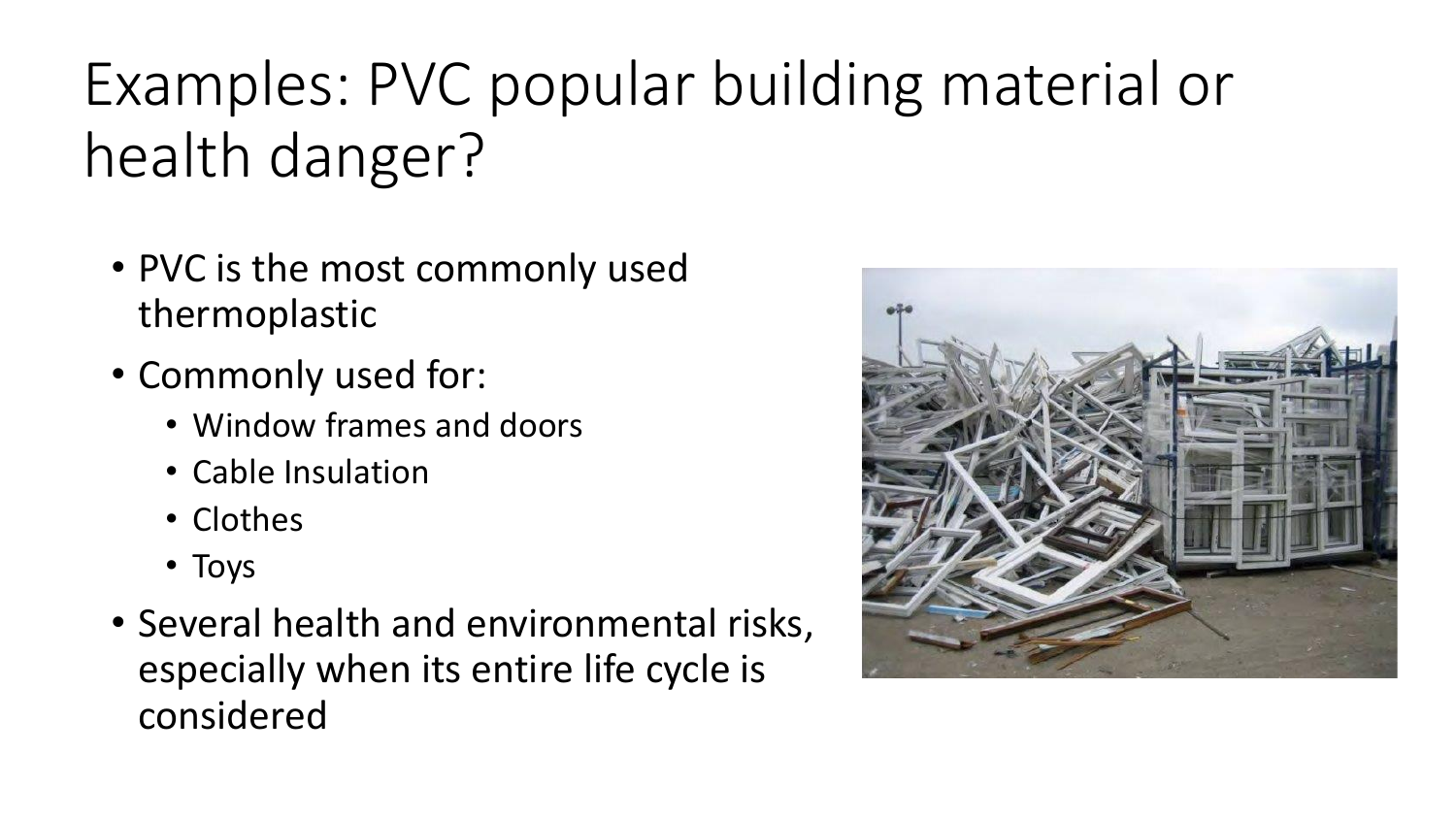# Examples: Textiles - natural vs synthetic fibers

- Plant-based or man-made (chemicals/oil-based) fiber and textile?
- Synthetic fibres ca 65% of all fibres produced annually
- Both fabrics have their fair amount of advantages and disadvantages
- Production involves hazardous chemicals for both materials
- Synthetic materials
	- energy intensive
	- non-biodegradable, plastic pollution, microplastic (35% of total microplastics), Hard to recycle
	- health issues hazardous substances and additives (textile allergies)